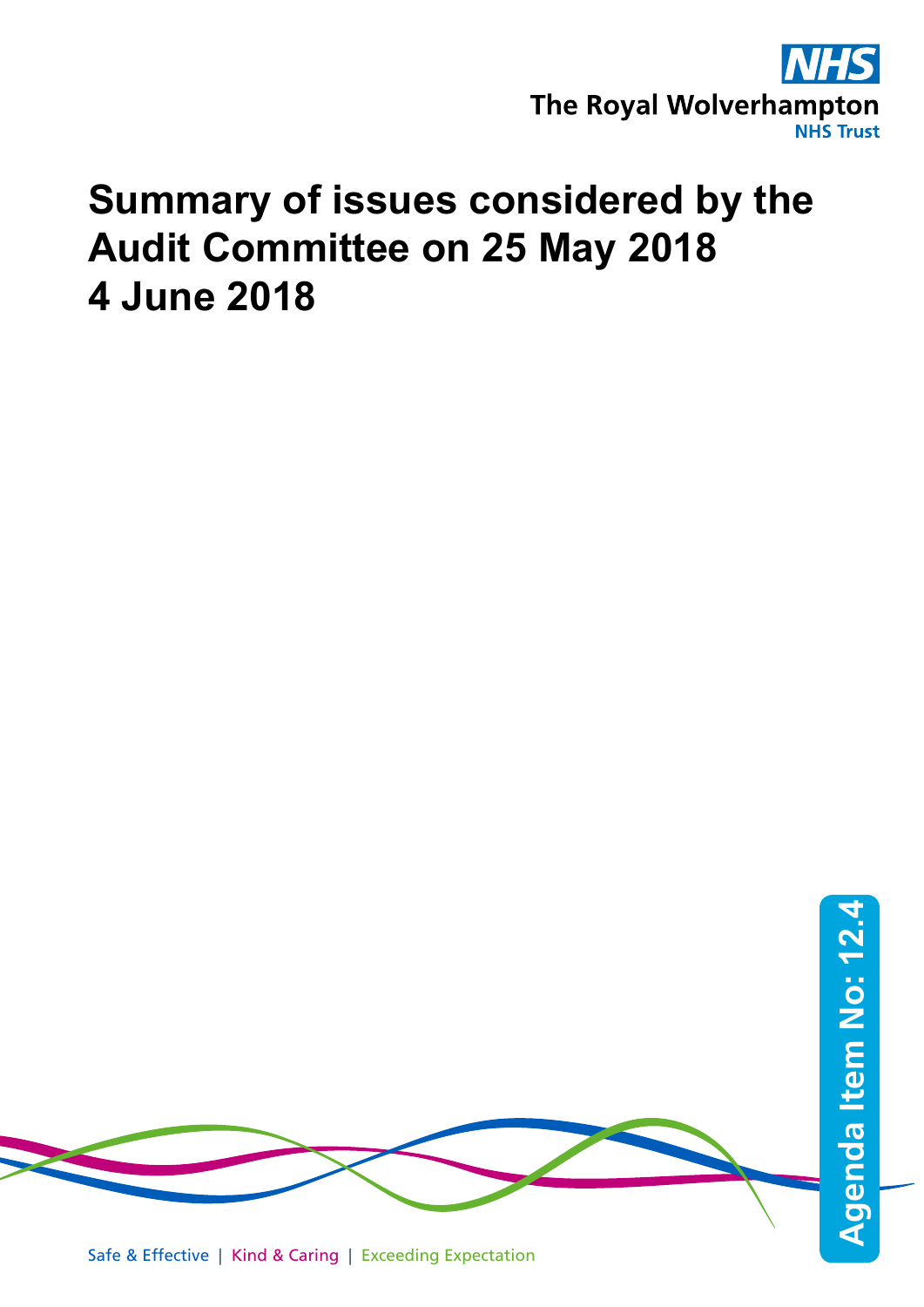| The Royal Wolverhampton NHS Trust                                                                                                                                                                                                                                                                                                                           |      |  |
|-------------------------------------------------------------------------------------------------------------------------------------------------------------------------------------------------------------------------------------------------------------------------------------------------------------------------------------------------------------|------|--|
|                                                                                                                                                                                                                                                                                                                                                             |      |  |
| 25 May 2017                                                                                                                                                                                                                                                                                                                                                 |      |  |
| Summary of issues considered by the Audit Committee on 25 May<br>2018.                                                                                                                                                                                                                                                                                      |      |  |
| This report sets out the more significant matters which the Audit<br>Committee discussed at its most recent meeting, in order to provide<br>information and assurance to the Trust Board.                                                                                                                                                                   |      |  |
| To note the report                                                                                                                                                                                                                                                                                                                                          |      |  |
| Mr Roger Dunshea, Non-Executive Director and Chair of the Audit<br>Committee                                                                                                                                                                                                                                                                                |      |  |
| Mr Roger Dunshea                                                                                                                                                                                                                                                                                                                                            |      |  |
| Tel: 01902 695953                                                                                                                                                                                                                                                                                                                                           |      |  |
|                                                                                                                                                                                                                                                                                                                                                             |      |  |
| <b>Public Session</b>                                                                                                                                                                                                                                                                                                                                       |      |  |
| To receive and consider reports from External Audit, Internal audit,<br>Security Management and Counter Fraud.                                                                                                                                                                                                                                              |      |  |
| To review other sources of assurance including third party<br>assurances                                                                                                                                                                                                                                                                                    |      |  |
| None                                                                                                                                                                                                                                                                                                                                                        |      |  |
| In determining this matter, the Board should have regard to the<br>Core principles contained in the Constitution of:<br>Equality of treatment and access to services<br>High standards of excellence and professionalism<br>Service user preferences<br>Cross community working<br><b>Best Value</b><br>Accountability through local influence and scrutiny |      |  |
|                                                                                                                                                                                                                                                                                                                                                             | None |  |